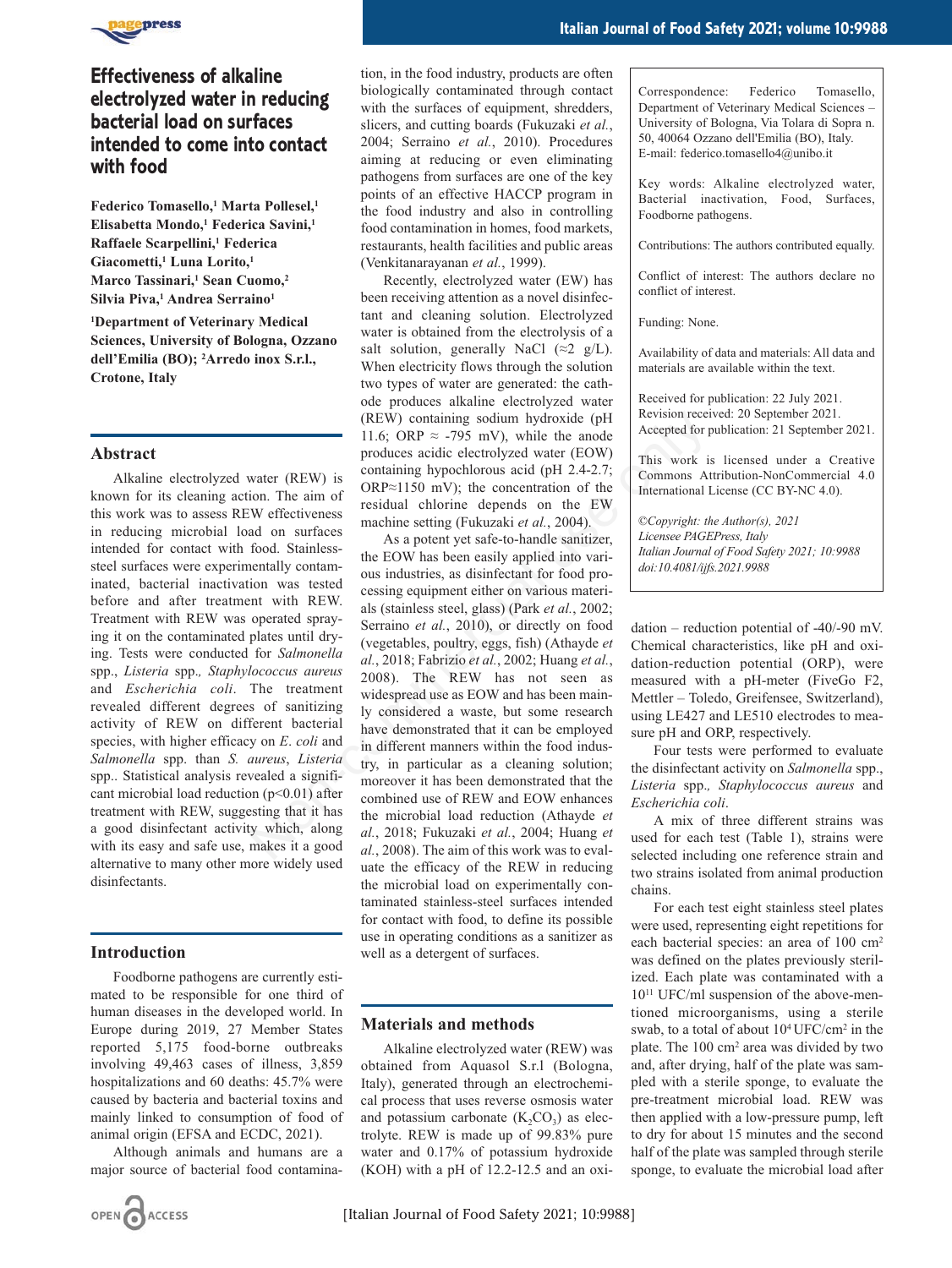treatment. In detail, sterile sponges were rubbed over the previously described areas 10 times and then put in a sterile plastic bag containing 100 mL of sterile saline solution. After mixing in a stomacher (BagMixer®, Interscience, St Nom, France) 0.1 mL of the sample obtained and 0.1 mL of four serial 10-fold dilutions were seeded in plastic Petri dishes containing PCA and incubated at 37°C for 24 h. After incubation, colonies were identified with matrix-assisted laser desorption/ionizationtime-of-flight (MALDI-TOF, Bruker, Massachusetts, USA) and then counted.

Results were expressed as log UFC/cm2, and statistical analysis was made by paired T-test, one-way ANOVA and Tukey post-hoc test  $(p \le 0.01)$ .

**Results**

Treatment of artificially contaminated surfaces with REW revealed different degrees of microbial load reduction in different tests.

Overall, a  $2.64$  ( $\pm 1.52$  SD) log UFC/cm2 reduction was observed, resulting in a significant  $(p<0.01)$  microbial reduction. A minimum of 0.43 log UFC/cm2 in one out of the eight tests for *S. aureus* and a maximum of 5.63 log UFC/cm2 in one of the eight tests for *Salmonella* spp.. In detail *Salmonella* spp. was reduced by 3.70 (±1.35 SD) log UFC/cm2, *E. coli* by 3.29 (±1.35

SD) log UFC/cm2 , *Listeria* spp. by 2.41 (±1.22 SD) log UFC/cm2, *S. aureus* by 1.16  $(\pm 0.90 \text{ SD})$  log UFC/cm<sup>2</sup> on average. Details of the results are reported in Table 2 and Figure 1.

### **Discussion**

REW is well known as detergent, dissolving fats and proteins. Some authors have suggested that using REW as pre-treatment before using disinfectants might enhance the action of the latter (Ayebah *et al.*, 2005; Fabrizio *et al.*, 2002; Jiménez-Pichardo *et al.*, 2016), therefore the cleaning action of REW could improve its disinfectant efficacy by removing organic material that could shelter microorganisms.

**DRESS** 

In this work, treatment with REW led to a significant (p<0.01) overall reduction of microbial load compared to the pre-treatment samples. Results showed different degrees of microbial load reduction on different bacterial species. Specifically, REW showed to be significantly  $(p<0.01)$  effective on *Salmonella* spp., *E. coli, S. aureus* and *Listeria* spp.. Moreover, it appeared to be significantly  $(p<0.01)$  more effective on Gram negative bacteria (*Salmonella* spp., and *E. coli),* with an average microbial reduction of 3.49  $(\pm 1.31 \text{ SD})$  log UFC/cm<sup>2</sup> and a high occurrence (75%) of no microbial growth after treatment, being instead less effective on gram positive microorgan-

#### **Table 1. Bacterial strains used and their biological matrices of origin.**

|                                                                                                                                                                     | <b>Microorganism species</b>          | <b>Strain</b>     | <b>Biological matrices of origin</b> |
|---------------------------------------------------------------------------------------------------------------------------------------------------------------------|---------------------------------------|-------------------|--------------------------------------|
| contaminated<br>ed different<br>iction in dif-                                                                                                                      | Escherichia coli                      | <b>ATCC 25922</b> |                                      |
|                                                                                                                                                                     | Escherichia coli                      | VeLaBac 444       | <b>Bovine</b> faeces                 |
|                                                                                                                                                                     | Escherichia coli                      | VeLaBac 445       | Meat                                 |
|                                                                                                                                                                     | Salmonella Thyphimurium               | <b>ATCC 14020</b> |                                      |
| $SD)$ $log$<br>ed, resulting<br>obial reduc-<br>$UFC/cm2$ in<br><i>aureus</i> and a<br>$n^2$ in one of<br>pp In detail<br>$73.70 \ (\pm 1.35)$<br>3.29 $(\pm 1.35)$ | Salmonella Thyphimurium monophasic    | 118174/1          | Pork sausage                         |
|                                                                                                                                                                     | Salmonella Derby                      | 106463/1          | Pork meat                            |
|                                                                                                                                                                     | Listeria monocytogenes                | <b>ATCC 15313</b> |                                      |
|                                                                                                                                                                     | Listeria innocua                      | 257529/1          | Pork sausage                         |
|                                                                                                                                                                     | Listeria innocua                      | 257529/2          | Pork meat                            |
|                                                                                                                                                                     | Staphylococcus aureus                 | <b>ATCC 25923</b> |                                      |
|                                                                                                                                                                     | Staphylococcus aureus                 | B/122/2           | Raw milk                             |
|                                                                                                                                                                     | Staphylococcus aureus                 | $22 - 7 - 16/2$   | Goat skin                            |
|                                                                                                                                                                     | $\frac{\log \text{UFC/cm}^2}{\omega}$ |                   |                                      |



**Figure 1. a) Mean Bacterial counts before and after treatment with REW for each microorganism and mean microbial load reduction values (**D**log UFC/cm2) for b) gram-negative and gram-positive bacteria, and c) each microorganism.**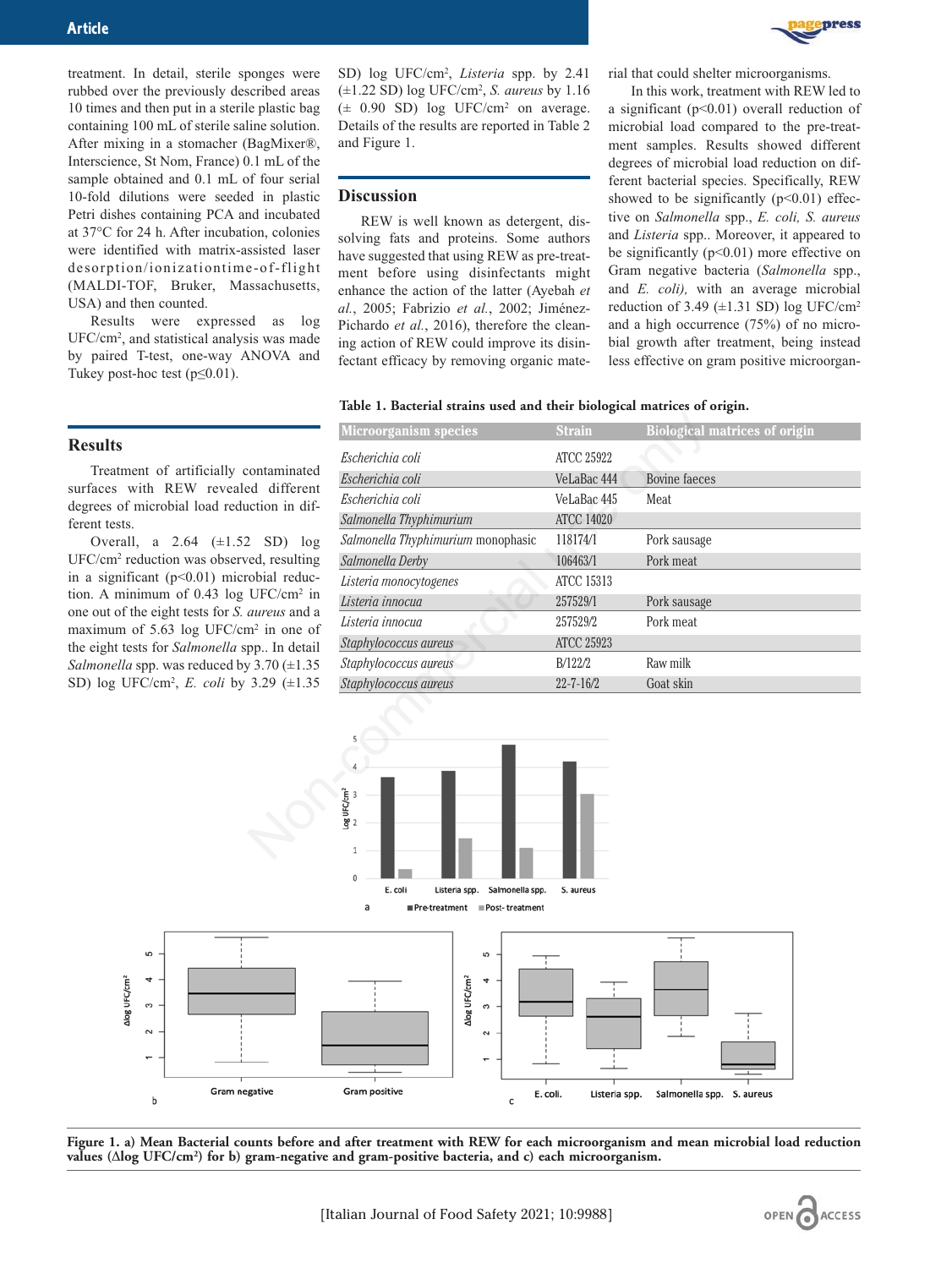

**Article** in the contract of the contract of the contract of the contract of the **Article** 

| Microorganism         | <b>Pre</b> – treatment Post-treatment<br>$Log$ UFC/ $cm2$<br>mean $(\pm SD)$ | Log UFC/ $cm2$<br>mean $(\pm SD)$ | Microbial reduction<br>$\oslash$ Log UFC/ cm <sup>2</sup><br>mean $(\pm SD)$ | Minimum microbial<br>reduction<br>$\Delta$ Log UFC/ cm <sup>2</sup> | Maximum microbial<br>reduction<br>$\Delta$ Log UFC/ cm <sup>2</sup> |
|-----------------------|------------------------------------------------------------------------------|-----------------------------------|------------------------------------------------------------------------------|---------------------------------------------------------------------|---------------------------------------------------------------------|
| Escherichia coli      | 3.64 $(\pm 0.79)$                                                            | $0.35~(\pm 0.98)$                 | $3.29 \ (\pm 1.35)$                                                          | 0.81                                                                | 4.95                                                                |
| Salmonella spp.       | 4.80 $(\pm 1.29)$                                                            | $1.10 \ (\pm 1.58)$               | $3.70 \ (\pm 1.35)$                                                          | 1.86                                                                | 5.63                                                                |
| Listeria spp.         | 3.85 ( $\pm$ 0.49)                                                           | $1.45~(\pm 1.61)$                 | 2.41 $(\pm 1.22)$                                                            | 0.64                                                                | 3.94                                                                |
| Staphylococcus aureus | 4.20 ( $\pm$ 0.20)                                                           | $3.04 \ (\pm 0.90)$               | 1.16 $(\pm 0.90)$                                                            | 0.43                                                                | 2.75                                                                |

isms (*S. aureus* and *Listeria* spp.) with an average microbial reduction of 1.78 (±1.21 SD) log UFC/cm2. There's large evidence in literature of the major resistance of Gram positive bacteria to sanitizing treatments than Gram negative bacteria, and being the major difference between the two groups the thickness of the cell wall, responsible for preserving the integrity of the cell, also the results of this work suggest that the wall thickness may play a role in the REW bacterial inactivation efficacy (Koike *et al*., 2009; Mai-Prochnow *et al*., 2016; Vollmer *et al*., 2008).

Other authors found similar results when testing slightly acidic electrolyzed water (SAEW) and strongly alkaline electrolyzed water, with Gram positive bacteria showing relatively more resistance to the treatment than Gram negative bacteria (Issa-Zacharia *et al*., 2010; Koike *et al*., 2009; Tango *et al*., 2015). In addition, different microorganisms may have different sensibility to sanitizers, for example *Listeria* spp. is generally more resistant to chlorine than *Salmonella* spp. and *E. coli* (Burnett & Beuchat, 2000)*.*

In literature no other work evaluated the efficacy of REW alone in reducing the microbial load on stainless steel surfaces; other authors evaluated its efficacy in association with SAEW and ultrasound to improve the sanitation of knives in the meat industry, but due to the different treatments applied we could not compare the data (Brasil *et al.*, 2020).

It is important to notice that the tests underwent microbial load conditions that are not the ones typical of working conditions. Indeed, contamination levels in the food industry are usually much lower than those considered in this work, especially considering pathogenic microorganisms. In addition, in this work it was considered just the REW action, while in operating conditions it could be associated to a mechanical bacterial removal action, that could make the treatment even more effective.

Economically REW is not competitive with the most common commercial sanitiz-

OPEN CACCESS

ers, yet, besides its efficacy as detergent and disinfectant, REW is safe to handle, bearing no risks for the users and has low environmental impact, being composed by 99.83% pure water and 0.17% of potassium hydroxide (KOH) and not containing environmental pollutants, moreover, its instability makes unnecessary to rinse surfaces with water after its use and hence saving time during working activities (Athayde *et al.*, 2018; Fabrizio *et al.*, 2002; Huang *et al.*, 2008). All this makes REW a suitable alternative to the most common commercial formulation for use in some particular productions process. the two groups tal pollutants, moreover, its instability (2021).<br>
Yand responsible makes unnecessary to rines uriface and hence saving time<br>
of the cell, also water after its use and hence saving time<br>  $\frac{1}{19.19.6406}$ 

## **Conclusions**

The results of this study showed its efficacy in reducing the microbial load on stainless-steel surfaces under experimental conditions, giving a good perspective on its use as sanitizing under operative conditions on surfaces intended for contact with food.

## **References**

- Athayde DR, Flores DRM, Silva JS, Silva MS, Genro ALG, Wagner R, Campagnol PCB, Menezes CR, Cichoski AJ, 2018. Characteristics and use of electrolyzed water in food industries. Int Food Res J 25:11-6.
- Ayebah B, Hung YC, Frank JF, 2005. Enhancing the Bactericidal Effect of Electrolyzed Water on Listeria monocytogenes Biofilms Formed on Stainless Steel. J Food Protect 68:1375–80.
- Brasil CCB, de Menezes CR, Jacob□Lopes E, Barin JS, Zepka LQ, Campagnol PCB, Wagner R, Cichoski AJ, 2020. Combined application of electrolysed water and ultrasound to improve the sanitation of knives in the meat industry. Int J Food Sci Technol 55:1136-44.
- Burnett SL, Beuchat LR, 2000. Human pathogens associated with raw produce

and unpasteurized juices, and difficulties in decontamination. J Industr Microbiol Biotechnol 25:281-7.

- EFSA and ECDC (European Food Safety Authority and European Centre for Disease Prevention and, & Control). (2021). The European Union One Health 2019 Zoonoses Report. In EFSA J 19:6406.
- Fabrizio K, Sharma R, Demirci A, Cutter C, 2002. Comparison of electrolyzed oxidizing water with various antimicrobial interventions to reduce Salmonella species on poultry. Poultry Sci 81:1598- 605.
- Fukuzaki S, Hiratsuka H, Takehara A, Takahashi K, Sasaki K, 2004. Efficacy of electrolyzed water as a primary cleaning agent. Biocontrol Sci 9:105–9.
- Huang YR, Hung YC, Hsu SY, Huang YW, Hwang DF, 2008. Application of electrolyzed water in the food industry. Food Control 19:329-45.
- Issa-Zacharia A, Kamitani Y, Morita K, Iwasaki K, 2010. Sanitization potency of slightly acidic electrolyzed water against pure cultures of Escherichia coli and Staphylococcus aureus, in comparison with that of other food sanitizers. Food Control 21:740–5.
- Jiménez-Pichardo R, Regalado C, Castaño-Tostado E, Meas-Vong Y, Santos-Cruz J, García-Almendárez BE, 2016. Evaluation of electrolyzed water as cleaning and disinfection agent on stainless steel as a model surface in the dairy industry. Food Control 60:320–8.
- Koike M, Kitamura T, Todo H, Tokudome Y, Hashimoto F, Isshiki Y, Kondo S, Sugibayashi K, 2009. Bactericidal Activities of Several Electrolyzed Waters. J Soc Cosmetic Chem Japan  $43:101-6$ .
- Mai-Prochnow A, Clauson M, Hong J, Murphy AB, 2016. Gram positive and Gram negative bacteria differ in their sensitivity to cold plasma. Sci Rep 6:38610.
- Park H, Hung YC, Kim C, 2002. Effectiveness of Electrolyzed Water as a